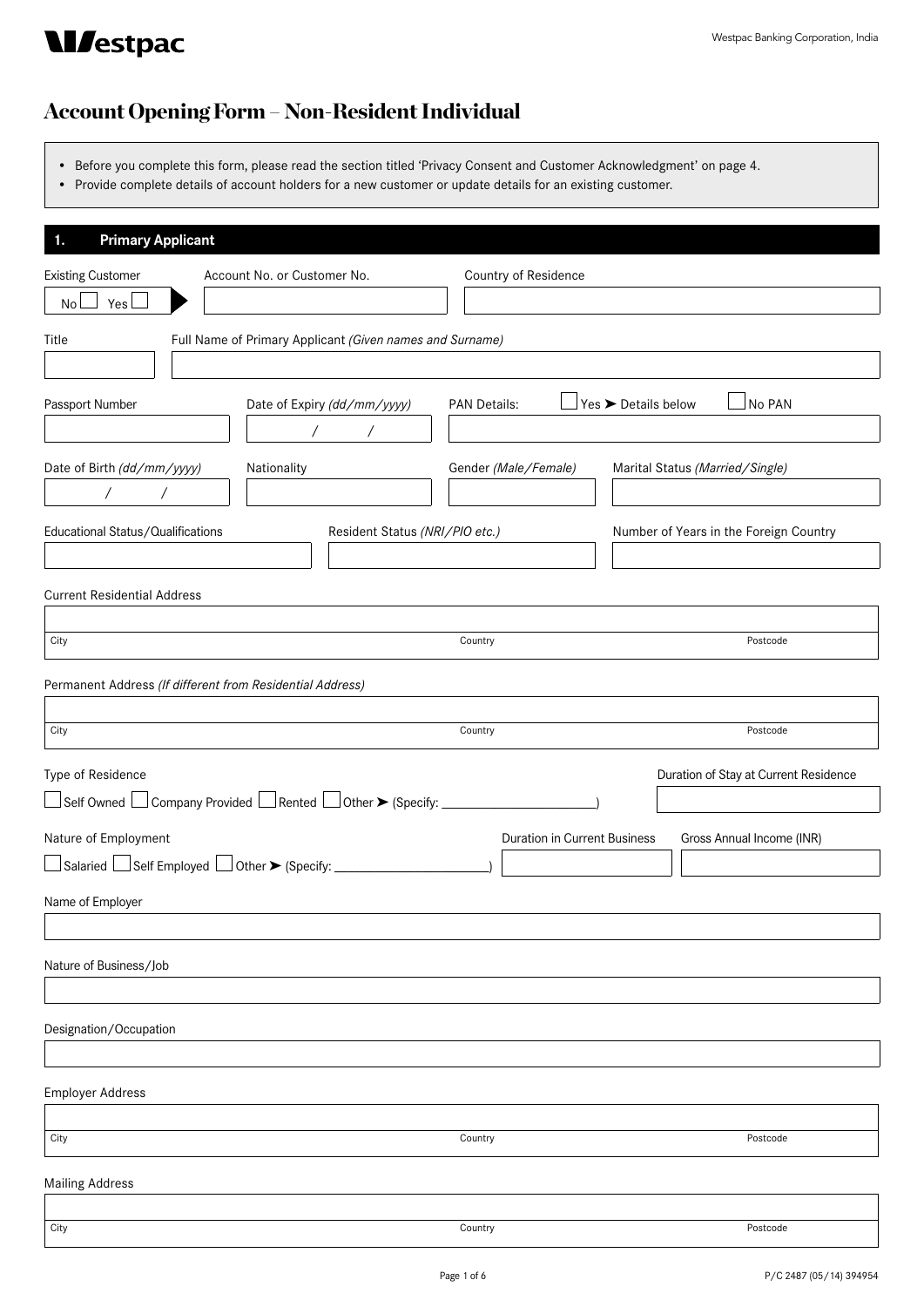### **Telephone Numbers** *(Country and STD Mandatory)*

| Residence<br>$\boldsymbol{+}$                                                                                                                                                                 |                                                 | Office<br>$\qquad \qquad +$                                                  |                                                                          |  |  |
|-----------------------------------------------------------------------------------------------------------------------------------------------------------------------------------------------|-------------------------------------------------|------------------------------------------------------------------------------|--------------------------------------------------------------------------|--|--|
| Country Code<br><b>STD</b><br><b>Mobile Phone</b><br>$\boldsymbol{+}$<br>Country Code                                                                                                         |                                                 | Country Code<br><b>STD</b><br>Fax<br>$\ddot{}$<br>Country Code<br><b>STD</b> |                                                                          |  |  |
| <b>Email Address</b>                                                                                                                                                                          |                                                 |                                                                              |                                                                          |  |  |
| 2.                                                                                                                                                                                            | <b>Type of Account Required</b>                 |                                                                              |                                                                          |  |  |
| <b>NRO</b><br>Account                                                                                                                                                                         | <b>Current Account</b>                          | Savings Account                                                              | Other (Please Specify)                                                   |  |  |
| <b>NRE</b><br>Account                                                                                                                                                                         | <b>Current Account</b>                          | Savings Account                                                              | Other (Please Specify)                                                   |  |  |
| Term<br><b>Deposit</b>                                                                                                                                                                        | NRO Deposit                                     | NRE Deposit                                                                  | Other (Please Specify)                                                   |  |  |
| Currency                                                                                                                                                                                      |                                                 |                                                                              |                                                                          |  |  |
| <b>Details for Term Deposit</b><br>Amount (In Figures)<br>Amount (In Words)                                                                                                                   |                                                 |                                                                              |                                                                          |  |  |
|                                                                                                                                                                                               |                                                 |                                                                              |                                                                          |  |  |
|                                                                                                                                                                                               | Deposit Term: _______Years _______Months ______ | Days_                                                                        | Interest Payment: <u>□</u> Credit to Account □ Capitalise with Principal |  |  |
| Maturity Instructions                                                                                                                                                                         |                                                 |                                                                              |                                                                          |  |  |
| $\Box$ Rollover Principal and Interest                                                                                                                                                        |                                                 | Rollover Principal Only                                                      | Do not Renew Deposit (Credit Settlement Account)                         |  |  |
| Settlement Account (Principal, Interest and Maturity Proceeds)<br><b>Account Number</b><br><b>Bank Details</b><br>Account Type                                                                |                                                 |                                                                              |                                                                          |  |  |
| Purpose of Account<br>$\Box$ Savings Account<br>Transactions<br>△ Other ▶ (Specify: △ Other › (Specify: △ Other › → Other › → Other › → Other › → Other › → Other › → Other ›<br>⊥Investments |                                                 |                                                                              |                                                                          |  |  |
| Expected Turnover in the Account (INR)<br>$500,001 - 1,000,000$ $\Box$ 1,000,001 - 5,000,000 $\Box$ 5,000,001 - 10,000,000<br>$\Box$ 0 – 500,000<br>$\Box$ > 10,000,000                       |                                                 |                                                                              |                                                                          |  |  |
| Source of Funding                                                                                                                                                                             |                                                 |                                                                              |                                                                          |  |  |
| Mode of Funding<br>Account with Westpac, Mumbai<br><b>Bank Cheque</b><br>Wire Transfer<br>$\Box$ Cheque                                                                                       |                                                 |                                                                              |                                                                          |  |  |
| Details of Funding (Provide details such as Cheque Number / Reference Number / Westpac Account Number, Amount and Currency)                                                                   |                                                 |                                                                              |                                                                          |  |  |
|                                                                                                                                                                                               |                                                 |                                                                              |                                                                          |  |  |

Signature of Primary Applicant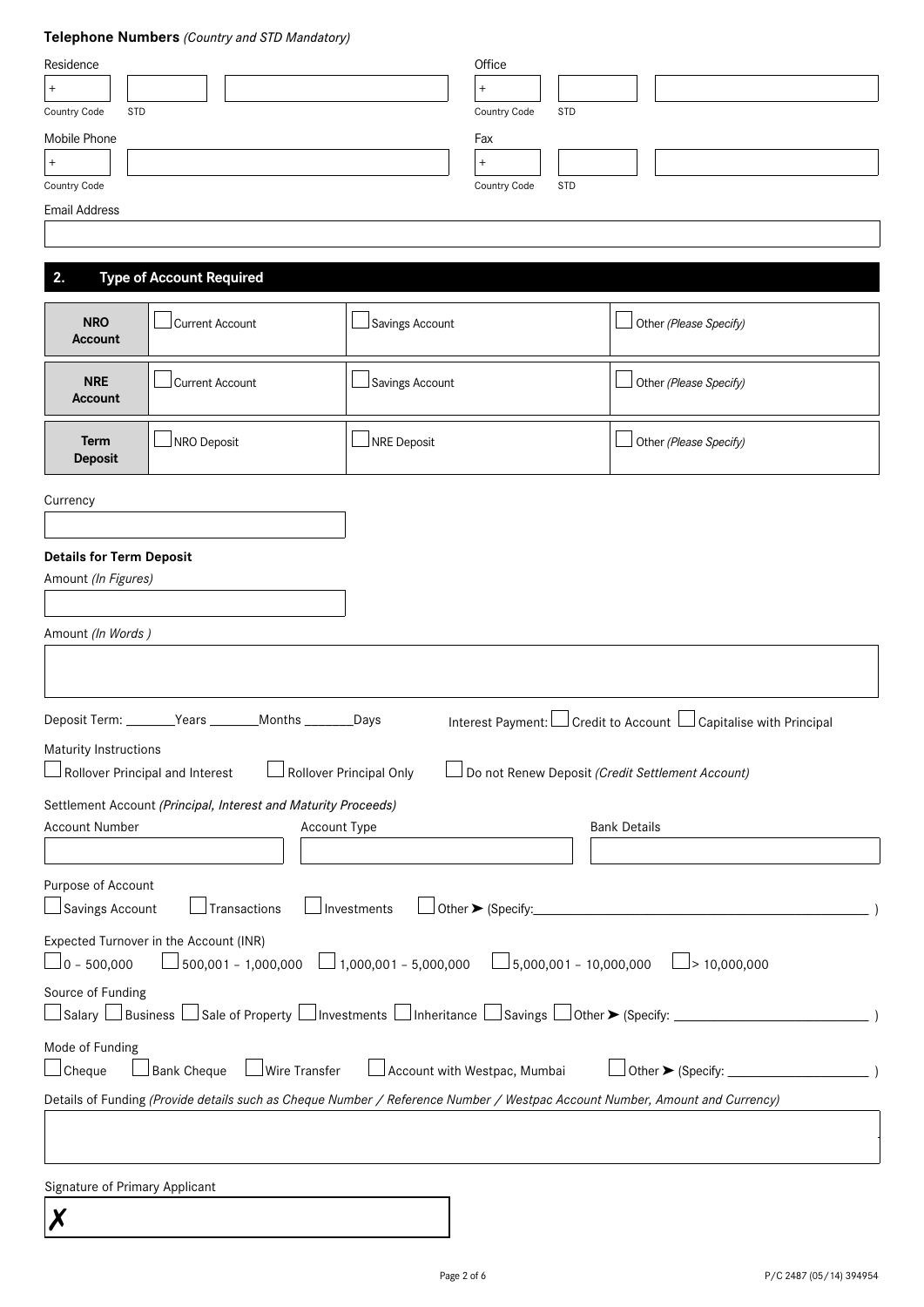| <b>Joint Applicant</b><br>3.                                                                                                |                            |                                                                                            |
|-----------------------------------------------------------------------------------------------------------------------------|----------------------------|--------------------------------------------------------------------------------------------|
| Mode of Operation                                                                                                           |                            |                                                                                            |
| Either or Survivor<br>$\Box$ Joint<br>Other ▶ (Specify:_                                                                    |                            |                                                                                            |
| Relationship to Primary Applicant                                                                                           |                            |                                                                                            |
|                                                                                                                             |                            |                                                                                            |
| <b>Existing Customer</b><br>Account No. or Customer No.                                                                     | Country of Residence       |                                                                                            |
| Yes<br>No                                                                                                                   |                            |                                                                                            |
| Full Name of Joint Applicant (Given names and Surname)<br>Title                                                             |                            |                                                                                            |
| ID Document/Passport Number<br>Date of Expiry of Passport (dd/mm/yyyy)                                                      |                            | PAN Details (If Available): □ Yes > Details below L<br>$\Box$ No $\blacktriangleright$ PAN |
|                                                                                                                             |                            |                                                                                            |
| Date of Birth (dd/mm/yyyy)<br>Nationality                                                                                   | Gender (Male/Female)       | Marital Status (Married/Single)                                                            |
| $\sqrt{2}$                                                                                                                  |                            |                                                                                            |
| Educational Status/Qualifications<br>Resident Status (NRI/PIO etc.)                                                         |                            | Number of Years in the Foreign Country                                                     |
|                                                                                                                             |                            |                                                                                            |
| <b>Current Residential Address</b>                                                                                          |                            |                                                                                            |
|                                                                                                                             |                            |                                                                                            |
| City                                                                                                                        | Country                    | Postcode                                                                                   |
| Permanent Address (If different from Residential Address)                                                                   |                            |                                                                                            |
| City                                                                                                                        | Country                    | Postcode                                                                                   |
|                                                                                                                             |                            |                                                                                            |
| Type of Residence<br>$\Box$ Self Owned $\Box$ Company Provided $\Box$ Rented $\Box$ Other $\blacktriangleright$ (Specify: _ |                            | Duration of Stay at Current Residence                                                      |
|                                                                                                                             |                            |                                                                                            |
| Nature of Employment<br>$\Box$ Salaried $\Box$ Self Employed $\Box$ Other $\blacktriangleright$ (Specify: $\Box$            |                            | Duration in Current Business<br>Gross Annual Income (INR)                                  |
| Name of Employer                                                                                                            |                            |                                                                                            |
|                                                                                                                             |                            |                                                                                            |
| Nature of Business/Job                                                                                                      |                            |                                                                                            |
|                                                                                                                             |                            |                                                                                            |
| Designation/Occupation                                                                                                      |                            |                                                                                            |
|                                                                                                                             |                            |                                                                                            |
| Telephone Numbers (Country and STD Mandatory)                                                                               |                            |                                                                                            |
| Residence                                                                                                                   | Office                     |                                                                                            |
| $^{+}$                                                                                                                      | $^{+}$                     |                                                                                            |
| Country Code<br><b>STD</b>                                                                                                  | Country Code<br><b>STD</b> |                                                                                            |
| Mobile Phone                                                                                                                | Fax                        |                                                                                            |
| $^{+}$                                                                                                                      | $\pmb{+}$                  |                                                                                            |
| Country Code<br><b>Email Address</b>                                                                                        | <b>STD</b><br>Country Code |                                                                                            |
|                                                                                                                             |                            |                                                                                            |
| Signature of Joint Applicant                                                                                                |                            |                                                                                            |
| Χ                                                                                                                           |                            |                                                                                            |
|                                                                                                                             |                            |                                                                                            |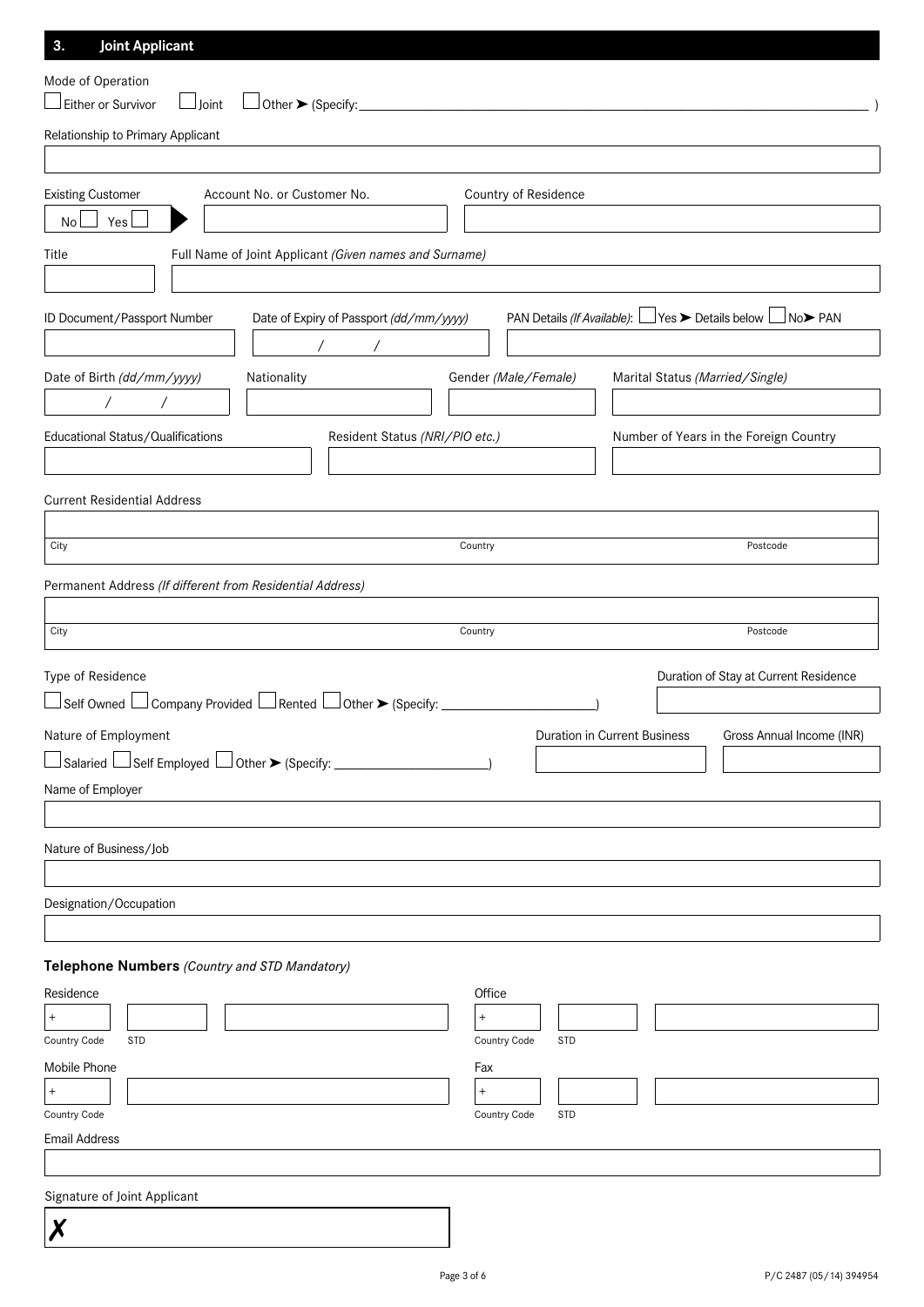### **4. Statements and Cheque Book**

| Number of Leaves      | . 50<br>つら   | Mode of Delivery          | Bv Post     | $\Box$ By Email (Terms apply, |
|-----------------------|--------------|---------------------------|-------------|-------------------------------|
| Crossed Account Payee | 'Yes<br>l No | <b>Statement Delivery</b> | ' Quarterlv | l Monthlv                     |

#### Cheque Book Details **Account Statement Details** Account Statement Details

| Mode of Delivery                       | $\mathsf{I}$ By Post | $\Box$ By Email (Terms apply) |
|----------------------------------------|----------------------|-------------------------------|
| <b>Statement Delivery</b><br>Frequency | $\Box$ Quarterly     | $\Box$ Monthly                |
|                                        | Semi-Annually        |                               |

#### **5. Details of Accounts with Other Banks (Required only when opening a Current Account)**

| Name of the Bank and Address | <b>Type of Facility</b>                                | <b>Details of Credit Facilities</b><br>(Description and Amount) |
|------------------------------|--------------------------------------------------------|-----------------------------------------------------------------|
|                              | Current Account<br>$\Box$ Credit Facility              |                                                                 |
|                              | Current Account<br>$\!\!\!\Box$ Credit Facility        |                                                                 |
|                              | $\Box$ Current Account<br>$\!\!\!\Box$ Credit Facility |                                                                 |
|                              | Current Account<br>$\!\!\!\Box$ Credit Facility        |                                                                 |
|                              | Current Account<br>Credit Facility                     |                                                                 |

#### **6. Privacy Consent & Customer Acknowledgement**

I/We agree that the Bank (and any other members of the Westpac Group) (the '*Parties*') may disclose information about me/us or my/our accounts or any product/services/transactions I/we acquire from the Bank (for example, but not limited to, my/our account number(s), the amount of payments including interest paid or credited to the account(s), the account balance(s) or value(s), my/our name, address, country of residence and my/our social security number/taxpayer identification number or similar data (if applicable), and as made available to them ('*Information*'):

- • to each other, any service provider engaged by a Party (a '*Service Provider*'), or a person who acts on my/our behalf in relation to any product (such as my/our adviser);
- to domestic and overseas regulators or other government agencies;
- as required or permitted by any law in any jurisdiction or under any treaty or other agreement entered into by the Bank (or other member of the Westpac Group) with authorities in any jurisdiction; or
- with my/our consent.

I/We acknowledge that sometimes the person that my/our Information is disclosed to may be located outside India, such as (but not limited to), in the United States of America, Singapore and Australia. If a Party transfers my/our Information to a country that does not require a level of data protection that is equivalent to the protection provided under the laws in my/our country, the Party will implement and will procure that its Service Providers implement additional safeguards in order to adequately protect the privacy and security of my/our Information.

I/We hereby declare that if my/our account is established I/We agree;

- to my/our Information being disclosed to the persons described in the manner set out in this section, including by transferring my/our Information to a person outside of India;
- to provide any additional information or documents the Bank requests from me/us in order to comply with a Party's reporting obligations pursuant to law;
- that my/our Information may be used by the above persons for account administration, planning, product development and research purposes;
- • to waive any rights to limit or prevent disclosure to tax authorities, under applicable data protection, bank secrecy or similar laws, rules and regulations in respect of the information a Party reports to comply with its reporting obligations;
- that to the greatest extent permitted by applicable law (including applicable rules and regulations), a Party will not be liable to me/us for any loss I/ we may suffer as a result of the Party complying with legislation or agreements with governments or tax authorities in accordance with this condition, unless that loss is caused by the Party's wilful default of this section or fraud;
- that this consent will override any inconsistent term or consent provided by me/us under any agreement with the Bank, whether before or after the date hereof.
- that if I/we do not provide a Party with information or documents the Party needs or do not provide a waiver of confidentiality rights where needed, the Bank may (i) withhold amounts, including interest, to be paid or credited to me/us; or (ii) close my/our account, terminate or redeem or determine my/our product/services and/or end the Bank's contractual or other relationship with me/us;
- that if none of the foregoing is acceptable to me/us, I/we accept that the Bank will not be able to take further steps in respect of an account with the Bank, with no liability in that regard.

I/We understand that I/we can access most personal information that the Parties hold about me/us *(sometimes there will be a reason why that is not possible, in which case I/we will be told why)*.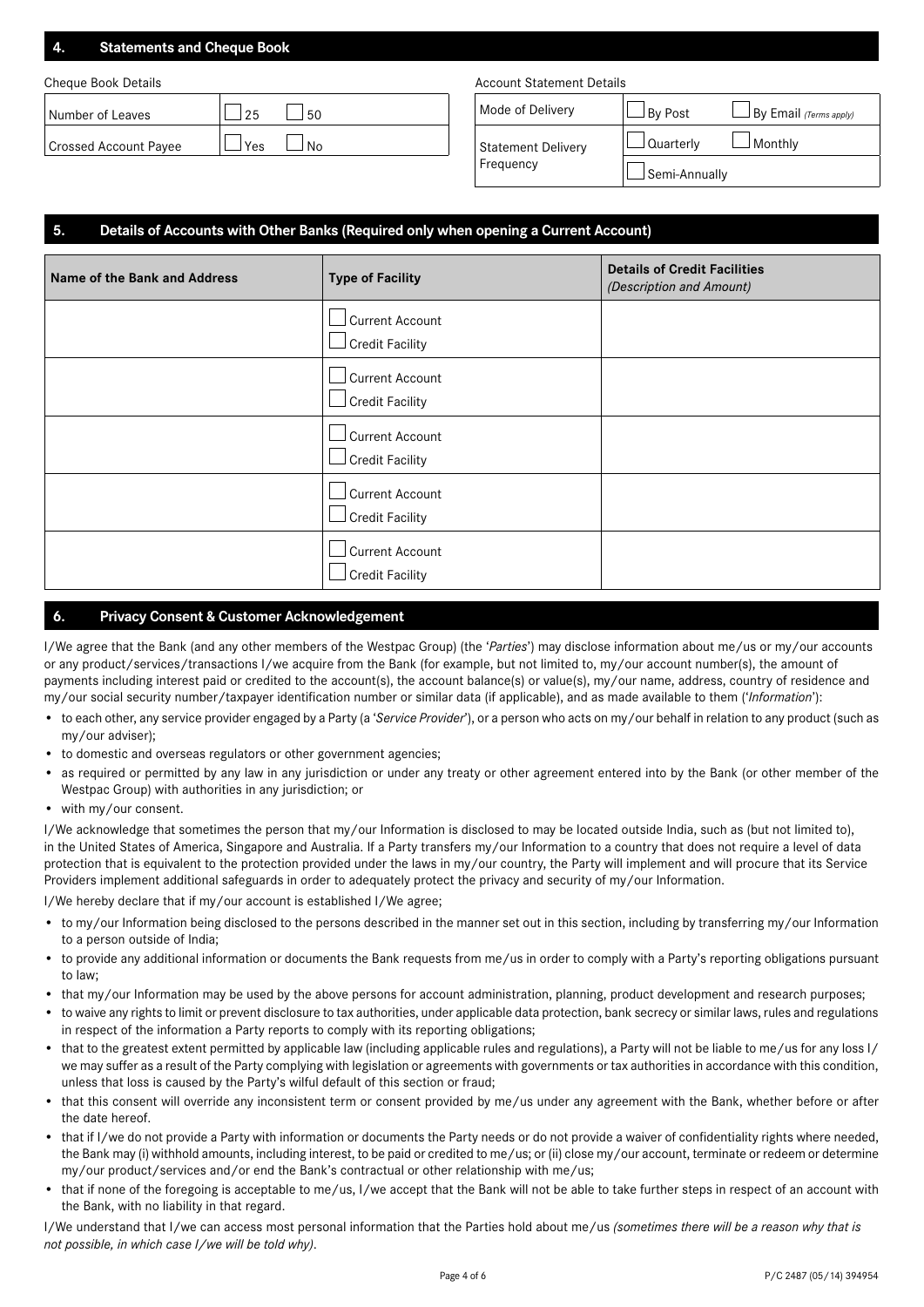To find out what sort of personal information the Parties have about you, or to make a request for access, please contact your Relationship Manager.

The Westpac Group means Westpac Banking Corporation and its related bodies corporate. I/We agree:

- to be bound by the terms and conditions which apply from time to time to this account opened by me/us with the Bank;
- the Bank may charge to this or any other account(s) I/we may conduct with the Bank or recover from me/us any bank fees, government charges, taxes or duties imposed on transactions on/or which relate to my/our account(s); and
- • that documents presented for identification purposes may be verified by the Bank with an appropriate authority.

#### **7. Our Reporting Obligations on US Persons**

The Bank is required to identify certain US persons in order to meet account information reporting requirements under local and international laws.

#### **US Tax Residents** *(Please tick where applicable.)*



Individual:  $\Box$  I/We certify that I am/we are a US tax resident or US citizen; or

Entity: I/We certify that the entity or any office bearer\* or any individual who holds an interest in the entity of more than 25% (a "Controlling Person") is/are a US tax resident or US citizen.

#### **Non-US Tax Residents**

Where I/we have not certified that I/we are a US tax resident (by ticking one of the above boxes), by completing this application I/we certify that I/we or (where I/we are applying on behalf of an entity) the entity and/or any Controlling Person is/are not a US citizen or US tax resident.

I/we acknowledge and agree that I/we may be contacted to provide the Bank with further information.

If at any time after account opening, information in the Bank's possession suggests that I/we, the entity and/or any Controlling Person may be a US citizen or US tax resident, I/we may be contacted to provide further information on my/our US tax status and/or the US tax status of the entity and/or any Controlling Person. Failure to respond may lead to certain reporting requirements applying to the account.

\*Director of a company, partner in a partnership, trustee of a trust, chairman, secretary or treasurer of an association or co-operative.

#### **8. Declarations for Account Opening**

I/We, the undersigned *('Customer')* certify and declare that all information provided in this application form is true, correct and accurate to the best of knowledge and belief of the Customer. The Customer hereby undertakes to, forthwith, inform Westpac Banking Corporation *('the Bank')* in writing of any changes to the information provided in this application form or otherwise. The Customer understands and agrees that the banking accounts *('Accounts')* are being opened by the Bank on the basis of the statements/declarations made in this application form. If any of the statements/ declarations made herein or otherwise are found to be incorrect, false, untrue or misleading in any manner whatsoever, the Bank shall be entitled to exercise, in its sole discretion, any rights and remedies available to the Bank including but not limiting to closing the Account, suspending operations in the Accounts, non-payment of interest etc.

The Customer hereby declares that they have read and understood the terms and conditions applicable to the Accounts as specified in the account terms and conditions document *(a copy of which has been sent to the Customer and is in Customer's possession)*. The Customer accepts and agrees to be bound by the said terms and conditions including those excluding/limiting the Bank's liability. I/We understand that the Bank may, at its absolute discretion, discontinue any of the services completely or partially with notice *(personal or public)* to the Customer.

Further, the Customer hereby declares that he/she is a non resident Indian or a resident joint holder in case of NRO accounts and the Customer is not resident of any jurisdiction where opening or maintaining of the Account is prohibited by law or regulations of such jurisdiction and by laws and regulation of India.

The Customer hereby declares that he/she is permitted by laws and regulations to open, hold and maintain the Accounts and is legally competent to execute, contract and carry out all banking transactions. The obligations with respect to the Account and operations of the Account are subject to all applicable laws (including, without limitation, any governmental acts, orders, decrees, guidelines, rules and regulations including Reserve Bank of India ('RBI') regulations, fiscal exchange control regulations, *Foreign Exchange Management Act, 1999*, *Foreign Contribution Regulation Act* etc). The Customer understands and confirms that the Bank will be entitled at all times, to act in accordance with applicable laws, without requiring to provide prior intimation of such actions to the Customer. Any and all limits/constraints imposed by applicable law shall apply to the Account and related facilities/services.

In the event of any change in the residential status of the Customer, the Bank reserves the right to close the Account after giving notice to the Customer.

The Customer agrees to deposit into the Account only such monies that the Customer is legally entitled to deposit and are allowed to be deposited in the Accounts in accordance with prevalent laws and regulations.

The Customer hereby understands and acknowledges that the Bank is entitled to information with regard to source of any monies being deposited in the Account. The Customer undertakes to on demand, without demur or protest, inform the Bank of the source of any monies.

The Customer hereby declares that the transactions relating to foreign exchange routed through the Bank do not involve, and are not designed for the purpose of any contravention or evasion of the provisions of *Foreign Exchange Management Act, 1999* or of any rule, regulation, notification, direction or order made there under. The Customer also hereby agrees and undertakes to give such information/documents as will reasonably satisfy the Bank about the transactions in terms of above declaration.

Nomination required:  $N_0 \Box$  Yes  $\Box$  (If yes, please submit the nomination form)